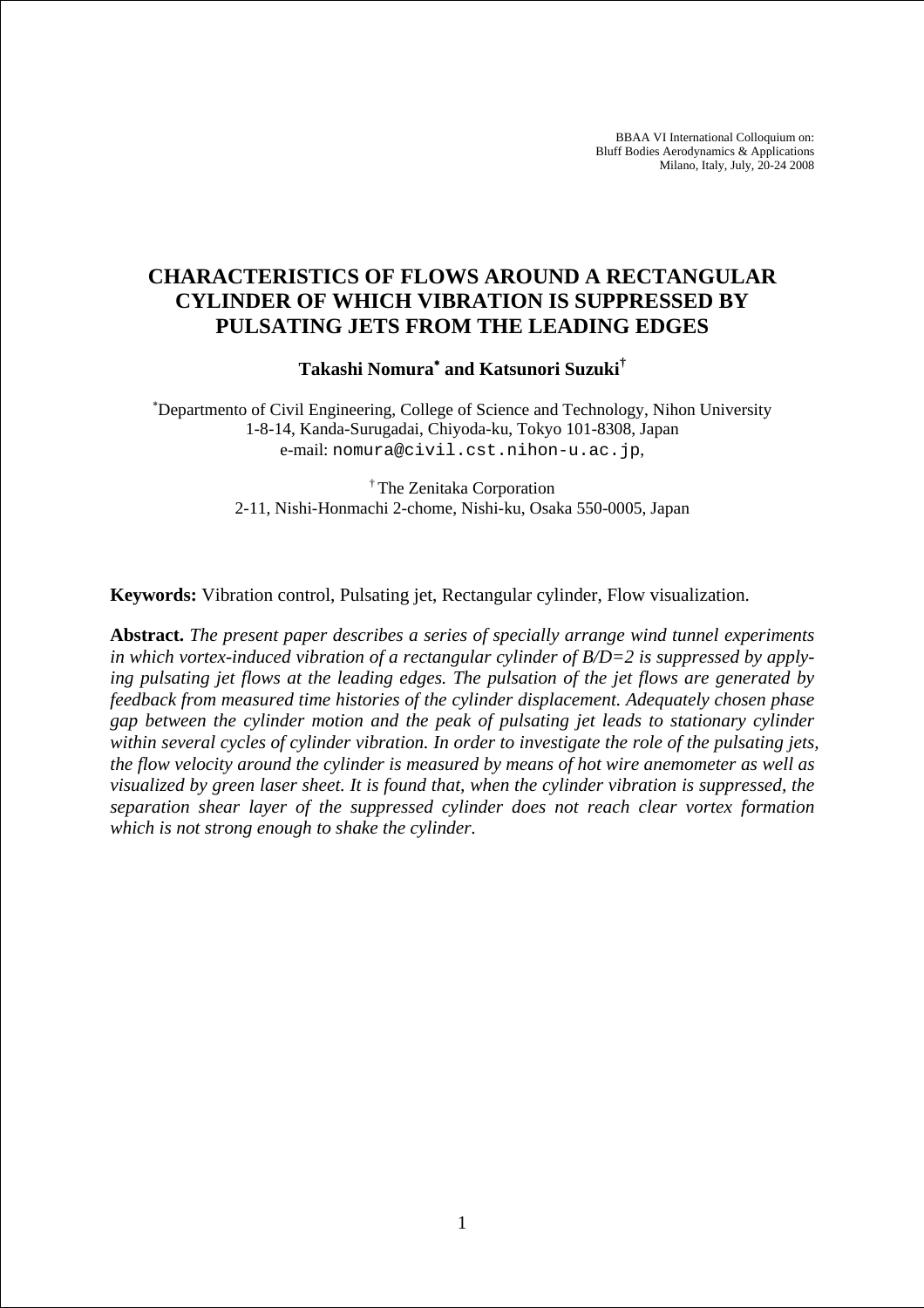#### **1 INTRODUCTION**

There are a number of investigations to control flow-induced vibration of structures by means of active operation to change behavior of separated flows. Among many approaches, some movable structural elements such as rotating circular cylinder or fluttering fin are devised near structural edges or corners [1-4]. On the contrary to these mechanical approaches, stimulation of the separation shear layers by sound is also effective to suppress the vortexinduced cylinder [5, 6].

The authors have conducted an experiment to stimulate the flow separation region of rectangular cylinder by pulsating jet which is ejected through thin slit along the leading edge [7]. Under adequate phase conditions, this method works successfully to suppress flow-induced vibration of rectangular cylinder of B/D=2.

In the present paper, in order to clarify the mechanism why such method can suppress the vibration, the flows around the cylinder are investigated by means of flow measurement and visualization. Consequently, it is found that the separation shear layers around the cylinder of suppressed vibration are smooth and weak in comparison with those of the fixed cylinder.

### **2 EXPERIMENTAL APPARATUS**

#### **2.1 Wind tunnel and the spring-suspended cylinder**

Fig. (1) schematically shows the experimental arrangement of the present investigation. The duct of the wind tunnel has a rectangular cross section of 60cm height and 30cm width. The maximum wind velocity of the present wind tunnel is 10 m/s. A rectangular cylinder of which width/height ratio  $B/D=2$  is suspended by four pairs of vertical coil springs. The motion of the cylinder is measured by two laser linear gauges; one measures the vertical displacement of the leading edge of the cylinder while the other does that of the trailing edge. Two computer-controlled, AC servomotor driven wind blowers [8] take a role to inject airstreams into the rectangular cylinder through two tubes. Fig. (2) shows the details of the rectangular cylinder. The dimensions of the cylinder are 12cm width, 6cm height and 27cm span length in the axial direction. The mass of the cylinder is 180g and the natural frequency of the vertical translational vibration is 2.89 Hz when no wind is blowing.



Figure 1: The experimental apparatus. Figure 2: The rectangular cylinder specimen.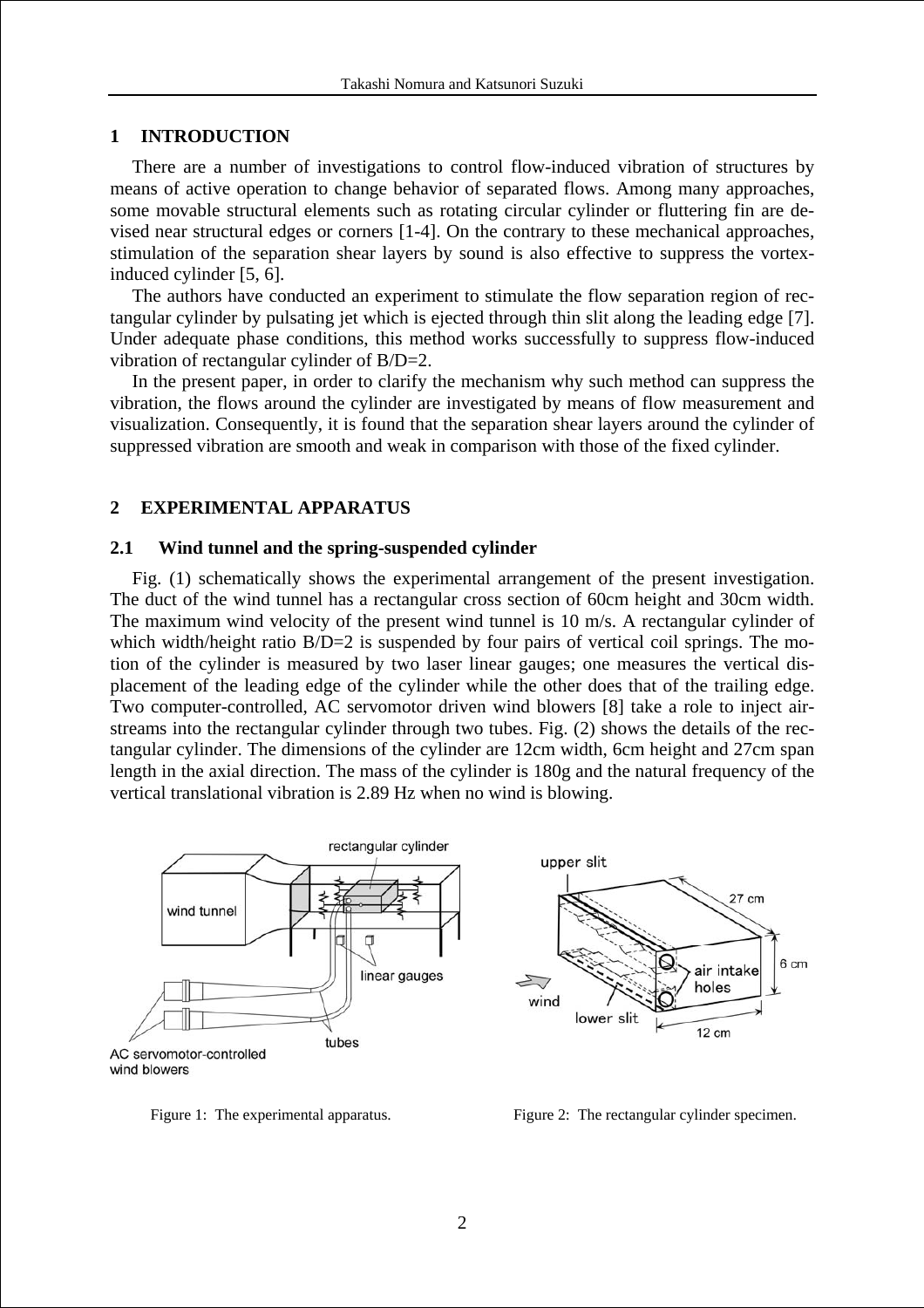

Figure 3: Profile of jet from the slit at the control voltage 8.95V.



#### **2.2 Jet flows to stimulate the leading edges of the cylinder**

As shown in Fig. (2), a thin straight slit of 0.4cm wide gap is opened along the leading end of the top surface of the rectangular cylinder and another slit is opened along the leading end of the bottom surface. On one side wall of the cylinder, two tubes from the AC servomotor wind blowers are connected to two vertically aligned circular holes individually. The air stream generated by the AC servomotor wind blower is injected through the circular hole into a narrow duct inside of the cylinder. Traveling through this inside duct, the air stream is forced to change the direction and vertically spout as thin film of jet through the thin slit. As shown in Fig. (2), the internal cross section of the duct is shrinking stepwise. This internal configuration of the duct is determined after attempting several alternative configurations in order to make the jet profile as flat as possible and as strong as possible. Fig. (3) shows the velocity profile of the jet through the slit when the AC servomotor wind blower is driven steadily at the control voltage 8.95V (the maximum control voltage is 10V). The profile is not perfectly flat but the total flow rate is biggest among the attempted internal duct configurations. Fig. (4) shows the measured velocity of the jet at the slit point, of which distance from the intake end is 20cm. Also in Fig. (4) plotted are the velocities of the air stream generated by the AC servomotor wind blower without the tube. These velocities increase linearly by changing the voltage of the electric current which controls the rotation of the AC servomotor.

#### **2.3 Target vibration to be suppressed**

The present rectangular cylinder reveals vertical translational vibration when the approaching wind velocity exceeds 2.0m/s. Fig. (5) shows the vibration amplitudes of the rectangular cylinder at different velocities of the approaching wind. As the wind velocity increases, the frequency of the vibration increases from 2.5Hz to 2.8Hz. No rotational motion is observed.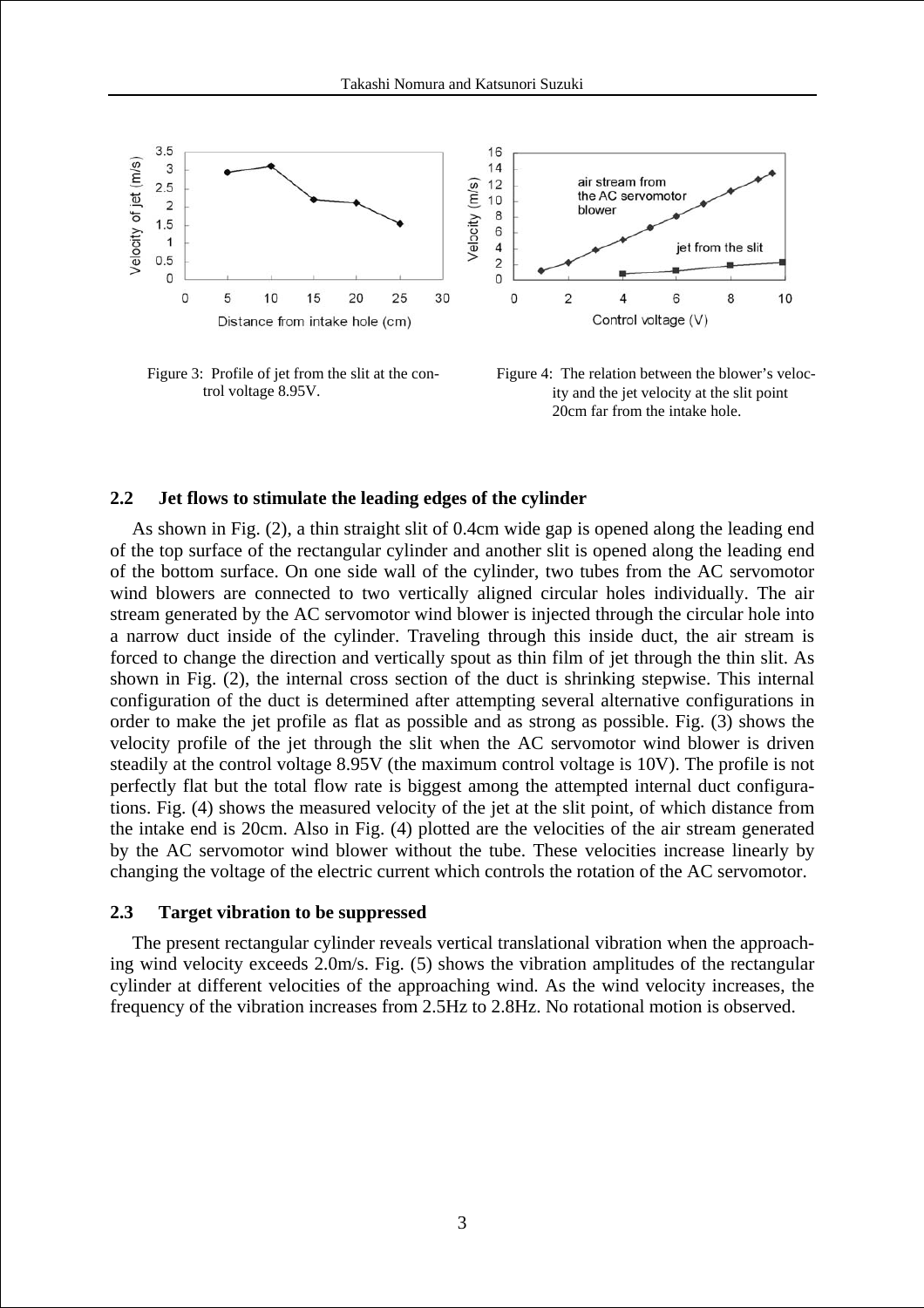

Figure 5: The target cylinder vibration.

Figure 6: Measured pulsating jet and the time lag from the control voltage.

#### **2.4 Pulsating jet flows**

Applying sinusoidal time histories of control voltage to the AC servomotor wind blowers, pulsating jets are generated through the thin slits. Fig. (6) shows an example of the measured pulsating jets. The time history of the input voltage of this particular case has the central voltage  $6.00V$ , the half amplitude1.57V and the period 0.38s. This measuring point is the same point as the measuring point of Fig. (4). It can be observed the velocity history of jet is pulsating. Based on this measurement, it is confirmed that there is a time lag of 0.32s between the control voltage and the generated pulsating jet. This quantity is quite important to design feedback algorithms to suppress the vortex-induced vibration. In addition, it has been found that the present experimental apparatus cannot generate pulsating jets of which frequency is higher than 3.0Hz. However, the available frequency range sufficiently covers the frequencies of the target vortex-induced vibration.

### **3 STIMULATION BY THE STEADY JET**

Steady jet streams through the two thin slits have been found also effective to suppress the vortex-induced vibration. Fig. (7) shows time histories of the cylinder displacement; the upper history is the case without jet, and the lower history is the case with steady jet flow are generated through both the upper and lower slits. In this particular case, the velocity of the approaching wind is 3.0m/s and the amplitude of the vibration is 12mm before generating the steady jet. The velocity of the jet is estimated 3.0m/s since the control voltage applied to the AC servomotor is 9.9V. As shown in Fig. (7), after generating the steady jet, the vibration amplitude gradually decreases. It is inferred that the steady jets along the upper and the lower leading edges become a kind of air curtain and disorganize separation shear layers.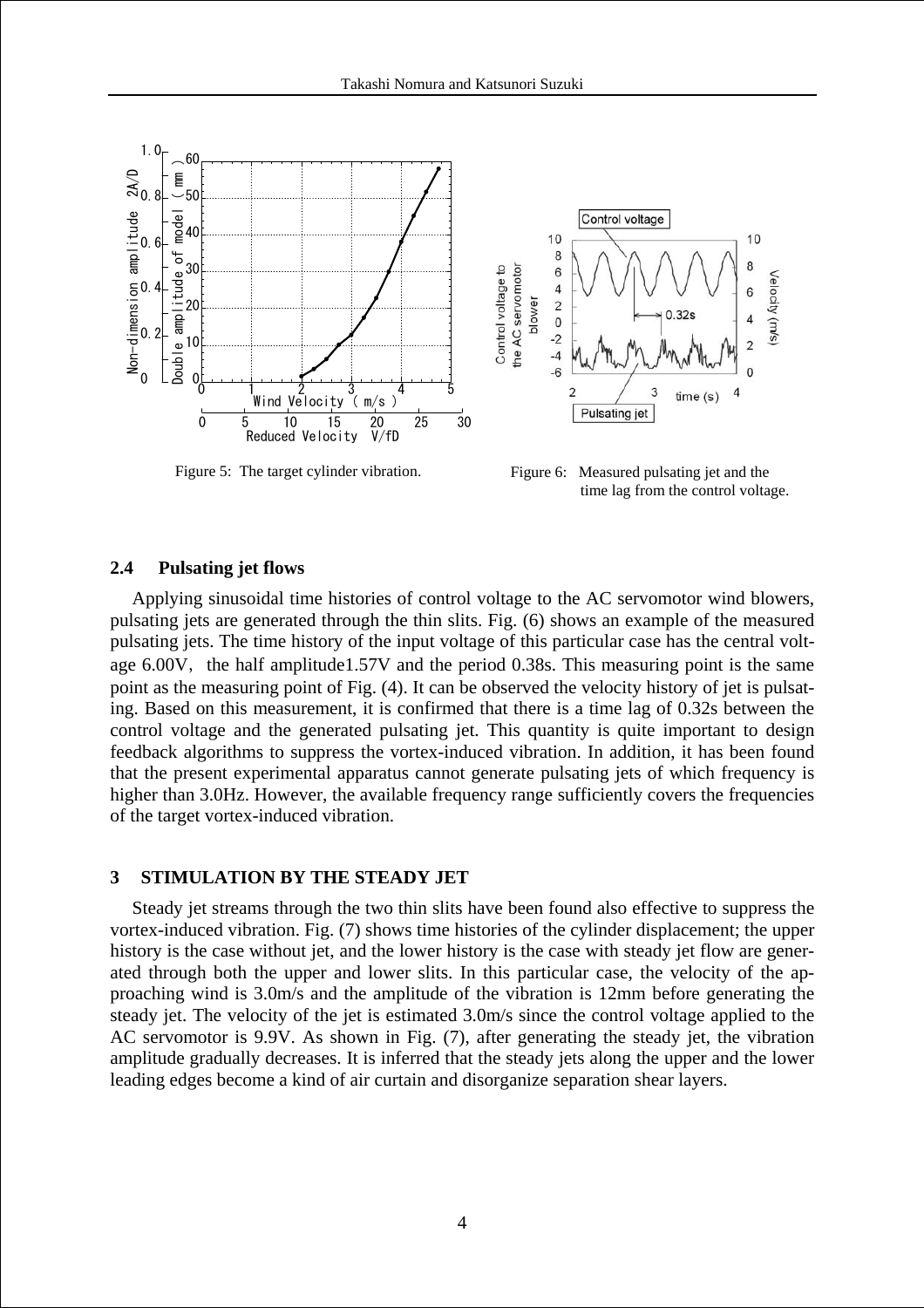

of the cylinder vibration.

Figure 8: Summary of the suppressed amplitude ratios by steady jets.

 Fig. (8) summarizes the effects of the steady jets for suppression of the cylinder vibration. The two lines indicate the ratios of reduced amplitude when the approaching wind velocities are 2.5m/s and 3.0m/s. The cases of 3.0m/s (the solid line) indicate that stronger steady jet is more effective to suppress the cylinder vibration. On the contrary, the cases of 2.5m/s (the dashed line) indicate that the strength of the steady jet stream is not so essential to suppress the cylinder vibration. For both cases of the approaching wind velocity, the applied voltage of 7.0V has no effect for the suppression.

These results show that jet stream to stimulate the leading edges has some function to change the behavior of the separation shear layers. Probably, formation of vortices in the wake region is disturbed.

### **4 STIMULATION BY THE PULSATING JET**

### **4.1 Control voltage history to generate pulsating jets**

In case of pulsating jets, the time histories of control voltage are designed to feedback simultaneously measured vertical displacement of the cylinder. The applied time history of the control voltage  $V(t)$  is defined in terms of the following function:

$$
V(t) = a y(t - \tau + \theta T) + b
$$
 (1)

where  $y(t)$  is the cylinder displacement history measured by the laser linear gauge,  $\tau (= 0.32s)$  is the time lag between the timings of control voltage and generation of the jet through the slit. The constants *a* and *b* are parameters to define the amplitude and the central value of the control voltage histories. *T* is the measured period of the vortex-induced vibration and  $\theta$  is a coefficient to adjust the phase of the control voltage. Fig. (9) schematically shows the temporal relation of the cylinder displacement  $y(t)$ , the control voltage  $V(t)$  when  $\theta = 0$ and generated pulsating jets of four phase delays of  $\theta = 0, \frac{1}{4}, \frac{1}{2}, \frac{3}{4}$ .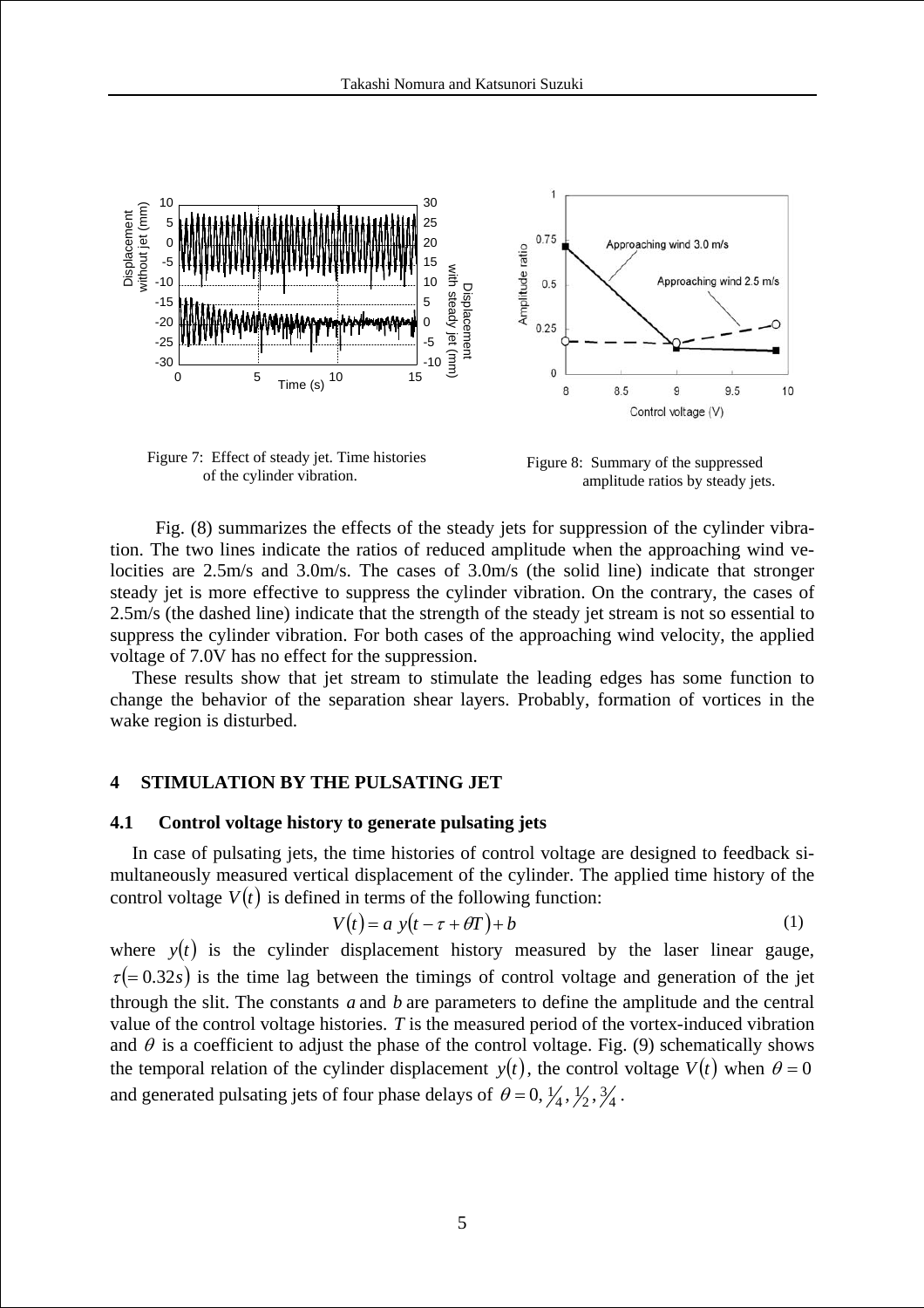

Figure 9: Phase relations between the cylinder displacement and the generated pulsating jets.

In the present experiment, the central value of the control voltage is 6.95V (the corresponding jet velocity is 1.49m/s) and the initial amplitude is 2.95V (the corresponding velocity amplitude is 0.77m/s). As indicated in Eq. (1), the amplitude of the control voltage is proportional to that of the cylinder displacement  $y(t)$ . Four cases of the phase  $\theta = 0, \frac{1}{4}, \frac{1}{2}, \frac{3}{4}$  are conducted. In every case, the jet at the upper slit and the jet at the lower slit keep opposite phase. The velocities of the approaching wind are 2.5m/s, 3.0m/s and 3.5m/s.



Figure 10: An example of the actual control voltage history which is feed backed from the measured displacement history (the approaching velocity=3.0m/s,  $\theta$ =0).

Fig. (10) shows the measured displacement history and the control voltage history in the case that the approaching wind velocity is 3.0m/s and  $\theta = 0$ . As the vibration is getting suppressed, the amplitude of the control voltage is also decreasing. As shown in Fig. (10), even after the cylinder vibration is suppressed, a jet of steady velocity 1.49m/s continues. However, as shown in Fig. (8), even if the steady jet of 1.49m/s (the corresponding control voltage is 6.95V) is applied from the beginning, such a large reduction of vibration as indicated in Fig.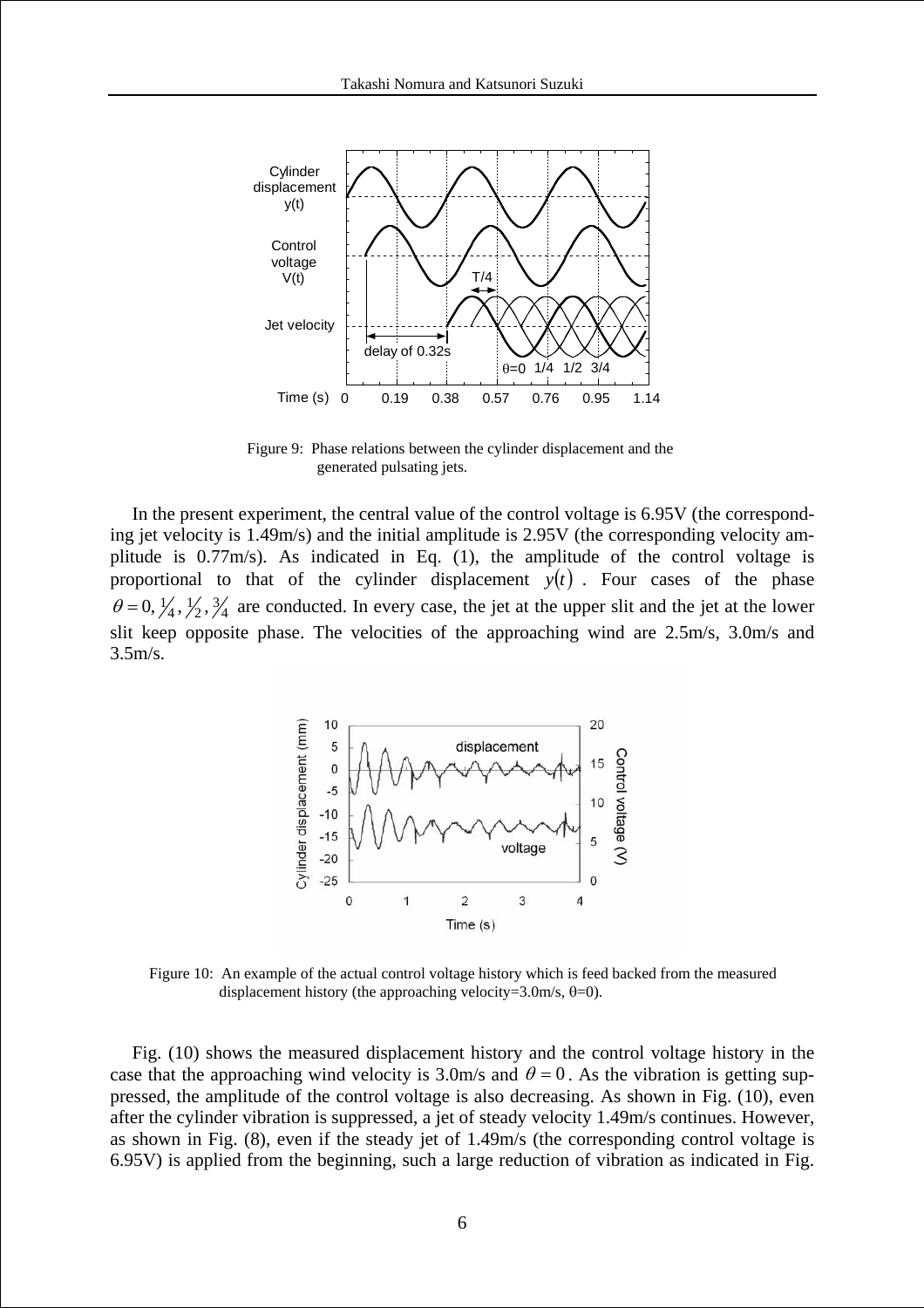(10) is not achieved. In addition, the displacement histories of the leading edge and the trailing edge completely coincide to each other. It indicates that no rotational motion occurs even if the two jets through the upper and the lower slits always have the opposite phase.

### **4.2 Effect of the phase gap**

Figs. (11a) -(11d) show the difference of the cylinder vibration by changing the phase gap  $\theta$  in case of the approaching wind velocity 3.0m/s. Before generating pulsating jet, the cylinder vibrates as indicated in the upper line of Fig. (7). As indicated in Fig. (9), if  $\theta = 0$ , the time instant when the pulsating jet takes its highest velocity coincides to the time instant of the maximum cylinder displacement. As shown in Fig. (11a), the case of  $\theta = 0$ , the cylinder vibration is suppressed quite effectively. Comparing with Fig. (7), this case of pulsating jet is more effective than the steady jet flow. On the other hand, if the timing of the pulsating jet is delayed by changing  $\theta$  to  $\frac{1}{4}$ ,  $\frac{1}{2}$  or  $\frac{3}{4}$ , the pulsating jets are less effective to suppress the vibration. In the case of  $\theta = \frac{1}{4}$ , the pulsating jet is rather increasing the vibration.

Fig. (12) summarizes the effect of the phase gap  $\theta$  including the cases of the approaching wind velocities 2.5m/s and 3.5m/s. In every approaching wind velocity, the phase gap case of  $\theta = 0$  is most effective to suppress the vibration. It can be said that the pulsating jets with adequate timing are quite effective.



Figure 11: Cylinder displacement histories after the pulsating jet is generated at four different phase gaps  $\theta = 0, \frac{1}{4}, \frac{1}{2}, \frac{3}{4}$  (the approaching wind velocity =3.0m/s).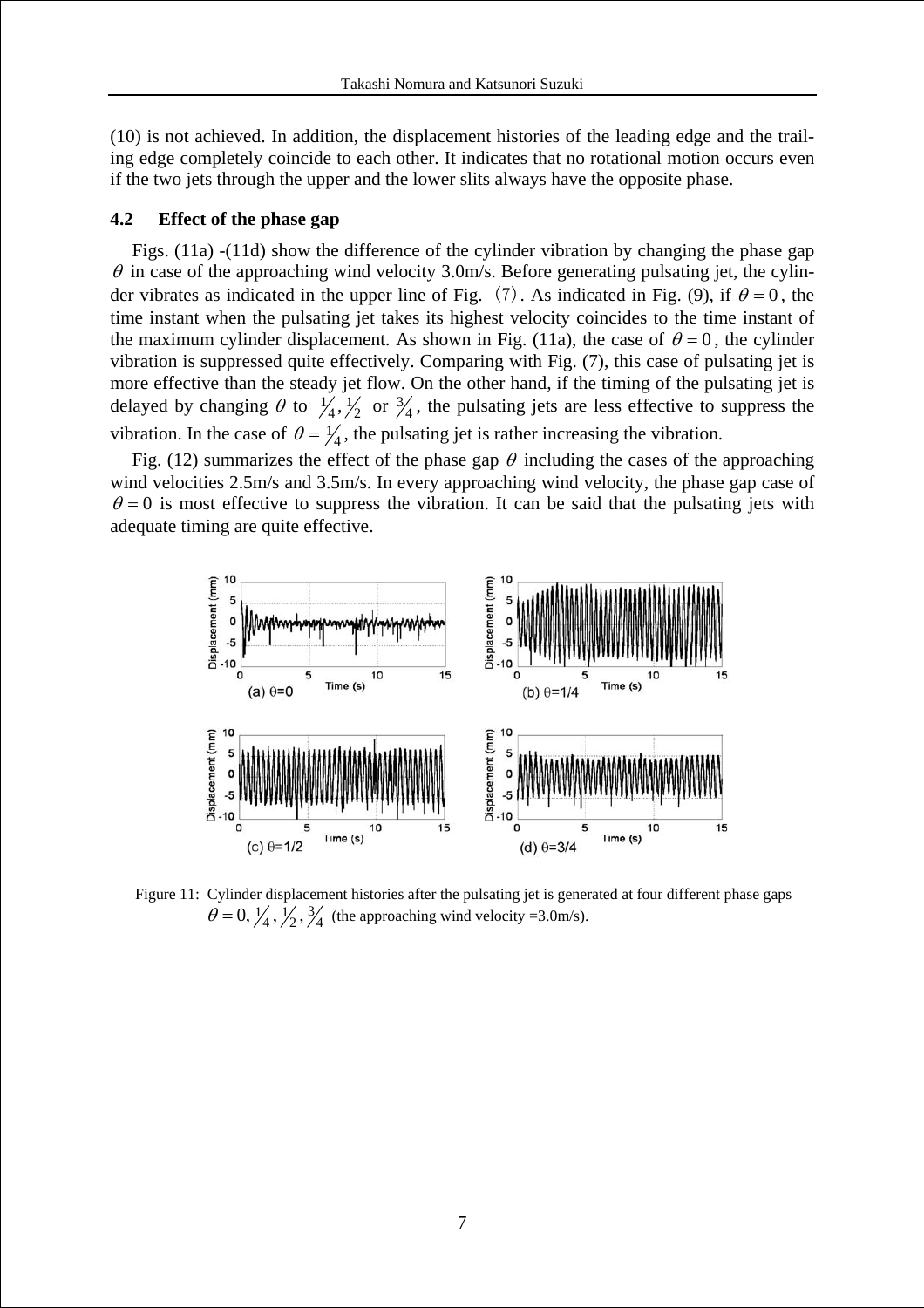

Figure 12: Summary of the amplitude ratios.

### **5 MEASUREMENT AND VISUALIZATION OF FLOWS**

#### **5.1 Measurement by hot wire anemometer of flows around the cylinder**

As described above, if the separation shear layer just after the leading edge is stimulated by pulsating jet, under adequate phase conditions, the vortex-induced vibration can be suppressed. In order to investigate the mechanism of this effect, fluid velocity of the separation shear layer and the wake are measured by hot wire anemometer. Fig. (13) shows the location of the measuring points around the cylinder. These points are aligned on the vertical plane at the center span of the cylinder. The approaching wind velocity is 3.0 m/s. The three measured cases are: the fixed cylinder; the vibrating cylinder without pulsating jet stimulation; and the suppressed cylinder by the pulsating jet of  $\theta = 0$ . In case of the vibrating cylinder, the velocity at the point No.8, No.9 and No.10 could not be measured since these points are too close to the vibrating cylinder.



Figure 13: Location of the points to measure the velocity by hot wire anemometer.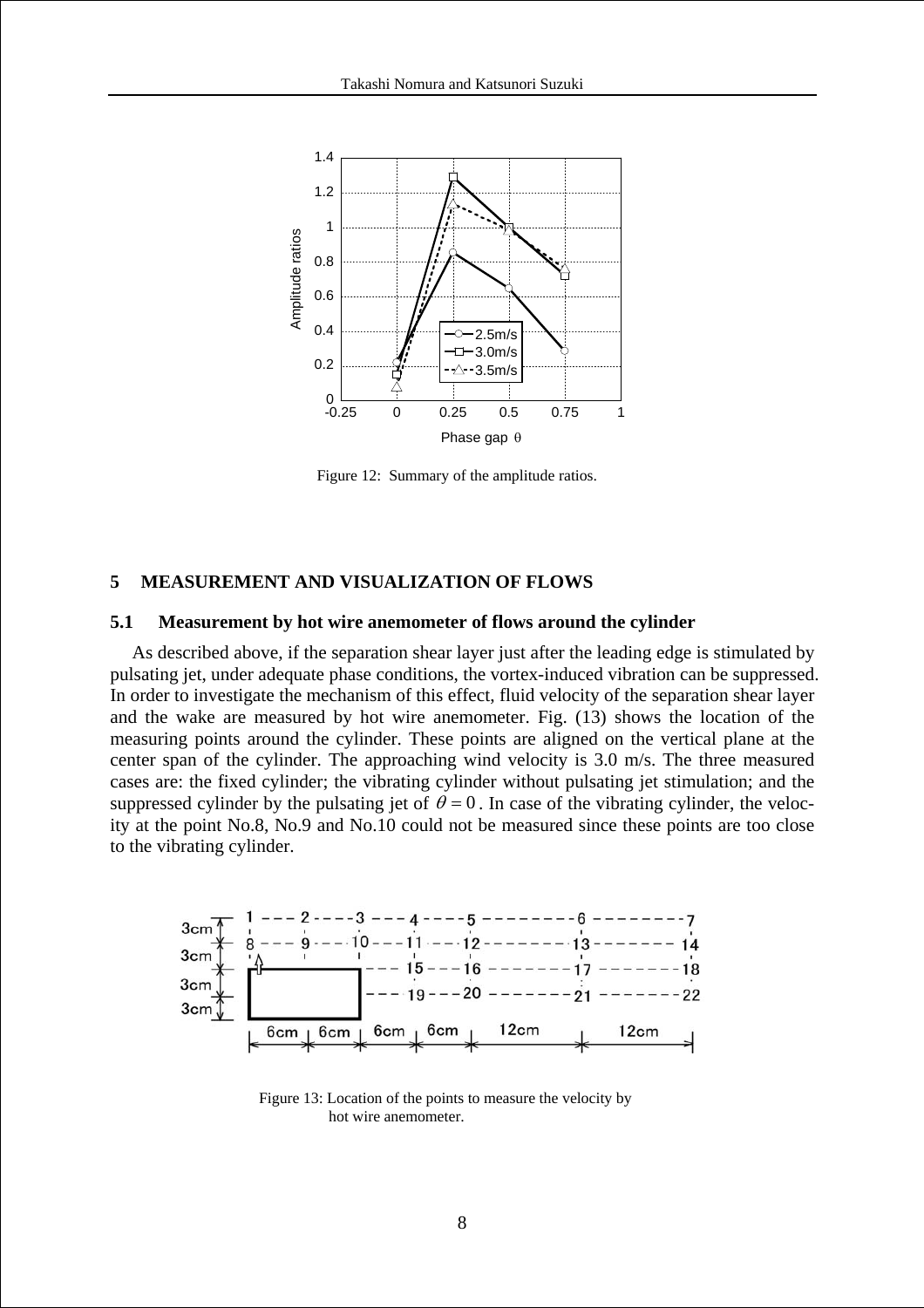

Figure 14: Distributions of the time-averaged stream velocities (from top: fixed cylinder, vibrating cylinder, cylinder suppressed by jet).



Figure 15: Distributions of the turbulent intensity (from top: fixed cyliner, vibrating cylinder, cylinder suppressed by jet).

Fig. (14) and Fig. (15) are the contours of time-averaged stream velocity and the turbulent intensity. As indicated in Fig. (14), the length of the wake region of the vibrating cylinder is shortest while that of the suppressed cylinder is longer than the others. According to Fig. (15), the flow field around the vibrating cylinder exhibits most strong fluctuation and the location of the maximum fluctuation is closest to the cylinder. The location of the maximum fluctuation of the fixed cylinder is relatively far from the cylinder. On the contrary to these two flow fields, the flow field around the suppressed cylinder looks quite smooth and one it is difficult to indicate most strongly fluctuating area. Although the cylinder is not moving in the cases of the fixed cylinder and the suppressed cylinder, the characteristics of the flow fields around these cylinders are quite different.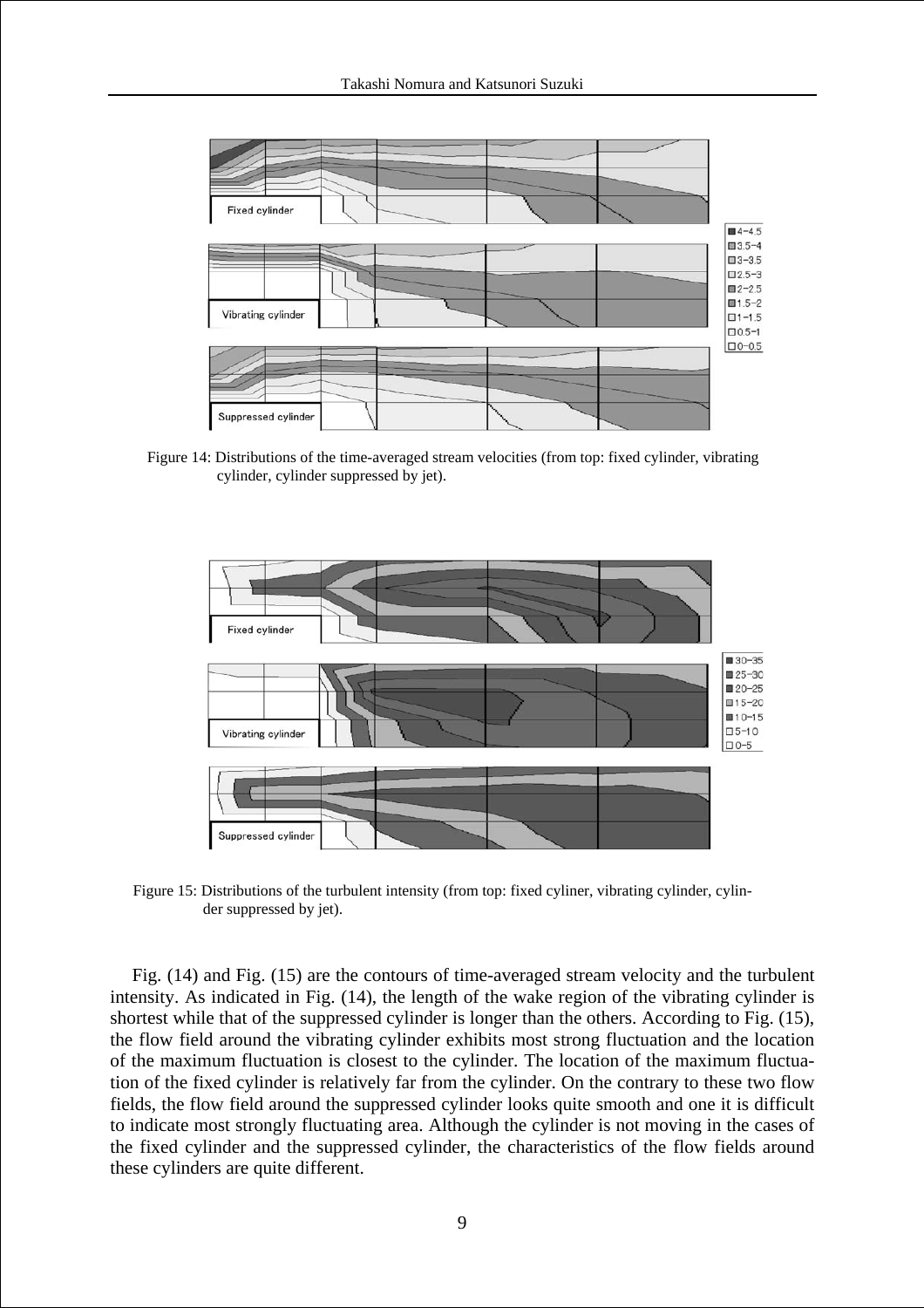

Figure 16: Time histories of the velocity at the point No.12 of Fig. (13)



Figure 17: Power spectra of the velocity fluctuation at the point No.12 of Fig. (13)

Fig. (16) shows the time histories of the velocity at the point No.12 of Fig. (13) which are measured by hot wire anemometer. Fig. (17) shows the corresponding power spectra. Fig. (16a) and Fig. (17a) indicate, as a reference, the time history and the power spectra of the same location in the free wind tunnel stream without the cylinder. The power spectra of the fixed cylinder and the vibrating cylinder exhibit the peak frequencies corresponding to the Strouhal number and the structural natural frequency, respectively. On the contrary, the power spectra of the suppressed cylinder exhibit no such pronounced peak frequencies. Comparing Fig. (17b) with Fig. (17d), again it is quite remarkable that the flow fields around the fixed cylinder and around the suppressed cylinder are completely different even though in both cases the cylinders are kept stationary in the stream. These results suggest that the flow field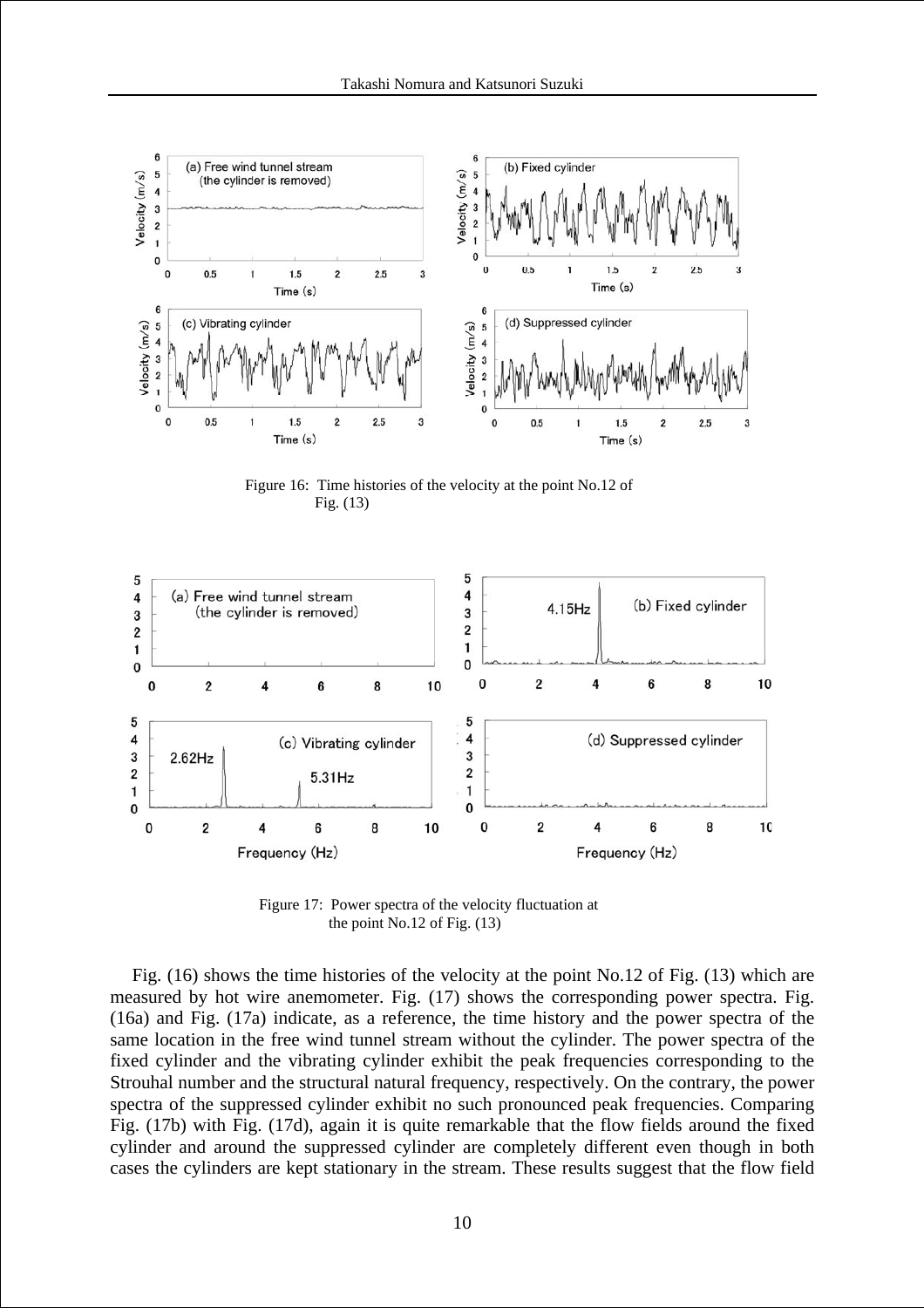around the suppressed cylinder do not have vortex shedding strong enough to vibrate the cylinder.

### **5.2 Visualization of the flows**

Flow visualization by using dry ice mist and green laser sheet are also conducted. Fig.(18) shows the visualized shear layer around the fixed cylinder and Fig. (19) shows that of the suppressed cylinder. Although vortex formation in the wake can be observed in Fig. (18), it cannot be clearly observed in Fig. (19). This unusual feature of flow is obtained as a result of stimulating the separation region by the pulsating jet, and apparently ineffective to exert shaking force for vortex-induced vibration.



Figure 18: Visualized shear layer around the fixed cylinder.



Figure 19: Visualized shear layer around the cylinder suppressed by jet.

## **6 CONCLUSIONS**

The present experimental study reveals that pulsating jet flows at the leading edges of a rectangular cylinder of B/D=2 are effective to suppress the vortex-induced vibration. The first important finding here is that the suppression is effective when the phase of the jet flow is adequately adjusted. The most effective phase is that the jet takes its maximum velocity at the instant when the vibrating cylinder reaches its maximum displacement. At this timing of the maximum displacement, the small eddies begin to develop at the leading edge and it is inferred that the pulsating jet is preventing their natural development. At other phases, the vortex-induced vibration is not considerably suppressed or even magnified. The most effective pulsating jet is more effective than stimulation by steady jet flows.

The flow measurement and visualization suggest that the separation shear layer of the suppressed cylinder does not reach clear vortex formation which is not strong enough to shake the cylinder. This strange situation has been obtained by stimulating the separation region by the pulsating jet and sustained by keeping the jet steadily.

### **REFERENCES**

[1] Y. Kubo. Prospects for the Suppression of Aerodynamic Vibrations of a Long-Span Bridge Using Boundary-Layer Control, *Journal of Vibration and Control*, **10**(9), 1359- 1373, 2004.